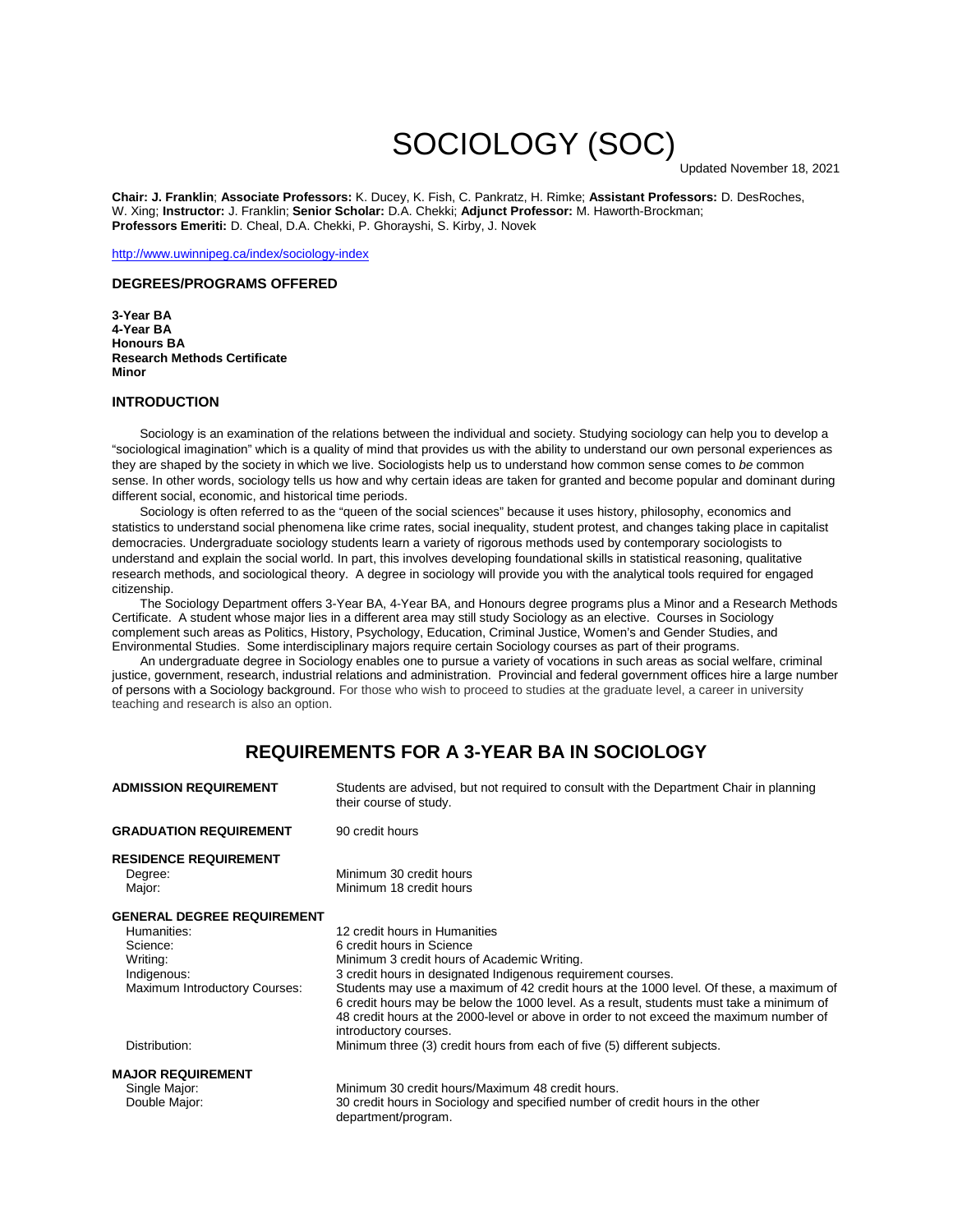Required courses:

 **SOC-1100(3)** Introduction to Sociology I plus SOC-1102(3) Introduction to Sociology II, or the former **SOC-1101(6)** Introduction to Sociology.

**SOC-2010(3)** Classical Sociological Theory plus either SOC-2011(3) 20<sup>th</sup> Century Sociological Theory or SOC-**2012(3)** Contemporary Sociological Theory**,** or the former **SOC-2114(6)** Sociological Theory.

 **SOC-2125(3)** Introduction to Quantitative Research Methods.

 **SOC-2126(3)** Introduction to Research Design and Qualitative Research.

 **Note:** These requirements apply to students who registered at the University of Winnipeg during or after the 1992-93 academic year.

Combined Major: Minimum 48 credit hours from two different majors with not less than 18 credit hours from each major subject.

Prescribed courses:

 **SOC-1100(3)** Introduction to Sociology I plus SOC-1102(3) Introduction to Sociology II, or the former  **SOC-1101(6)** Introduction to Sociology. **SOC-2010(3)** Classical Sociological Theory plus either **SOC-2011(3)** 20<sup>th</sup> Century Sociological Theory or **SOC-2012(3)** Contemporary Sociological Theory**,** or the former **SOC-2114(6)** Sociological Theory.  **SOC-2125(3)** Introduction to Quantitative Research Methods.  **SOC-2126(3)** Introduction to Research Design and Qualitative Research.

Other required courses depend on the second major area.

## **REQUIREMENTS FOR A 4-YEAR BA IN SOCIOLOGY**

| <b>ADMISSION REQUIREMENT</b>                                                                                                                | Students are advised, but not required to consult with the Department Chair in planning<br>their course of study. Students must have completed at least 30 credit hours.                                                                                                                                                                                                                                                                                                       |  |
|---------------------------------------------------------------------------------------------------------------------------------------------|--------------------------------------------------------------------------------------------------------------------------------------------------------------------------------------------------------------------------------------------------------------------------------------------------------------------------------------------------------------------------------------------------------------------------------------------------------------------------------|--|
| <b>GRADUATION REQUIREMENT</b>                                                                                                               | 120 credit hours                                                                                                                                                                                                                                                                                                                                                                                                                                                               |  |
| <b>RESIDENCE REQUIREMENT</b><br>Degree:<br>Major:                                                                                           | Minimum 60 credit hours<br>Minimum 30 credit hours                                                                                                                                                                                                                                                                                                                                                                                                                             |  |
| <b>GENERAL DEGREE REQUIREMENT</b><br>Humanities:<br>Science:<br>Social Science:<br>Writing:<br>Indigenous:<br>Maximum Introductory Courses: | 12 credit hours<br>6 credit hours<br>12 credit hours<br>Minimum 3 credit hours of Academic Writing.<br>3 credit hours in designated Indigenous requirement courses.<br>Students may use a maximum of 42 credit hours at the 1000 level. Of these, a maximum of<br>6 credit hours may be below the 1000 level. As a result, students must take a minimum of<br>78 credit hours at the 2000-level or above in order to not exceed the maximum number of<br>introductory courses. |  |
| Distribution:                                                                                                                               | Minimum three (3) credit hours from each of five (5) different subjects.                                                                                                                                                                                                                                                                                                                                                                                                       |  |
| <b>MAJOR REQUIREMENT</b><br>Single Major:<br>Double Major:                                                                                  | Minimum 48 credit hours/Maximum 66 credit hours.<br>48 credit hours in each Major subject as specified by the department/program.                                                                                                                                                                                                                                                                                                                                              |  |
| Required courses:<br>SOC-1101(6) Introduction to Sociology.                                                                                 | <b>SOC-1100(3)</b> Introduction to Sociology I plus SOC-1102(3) Introduction to Sociology II, or the former<br>SOC-2010(3) Classical Sociological Theory plus either SOC-2011(3) 20 <sup>th</sup> Century Sociological Theory or SOC-<br>2012(3) Contemporary Sociological Theory, or the former SOC-2114(6) Sociological Theory.<br>SOC-2125(3) Introduction to Quantitative Research Methods.<br>SOC-2126(3) Introduction to Research Design and Qualitative Research.       |  |

Students must maintain a 2.0 GPA (C).

Combined Major: Minimum 60 credit hours from 2 different majors with not less than 24 credit hours from each major subject.

Prescribed courses:

 **SOC-1100(3)** Introduction to Sociology I plus SOC-1102(3) Introduction to Sociology II, or the former  **SOC-1101(6)** Introduction to Sociology.  **SOC-2010(3)** Classical Sociological Theory plus either **SOC-2011(3)** 20<sup>th</sup> Century Sociological Theory or **SOC-2012(3)** Contemporary Sociological Theory**,** or the former **SOC-2114(6)** Sociological Theory. **SOC-2125(3)** Introduction to Quantitative Research Methods.  **SOC-2126(3)** Introduction to Research Design and Qualitative Research.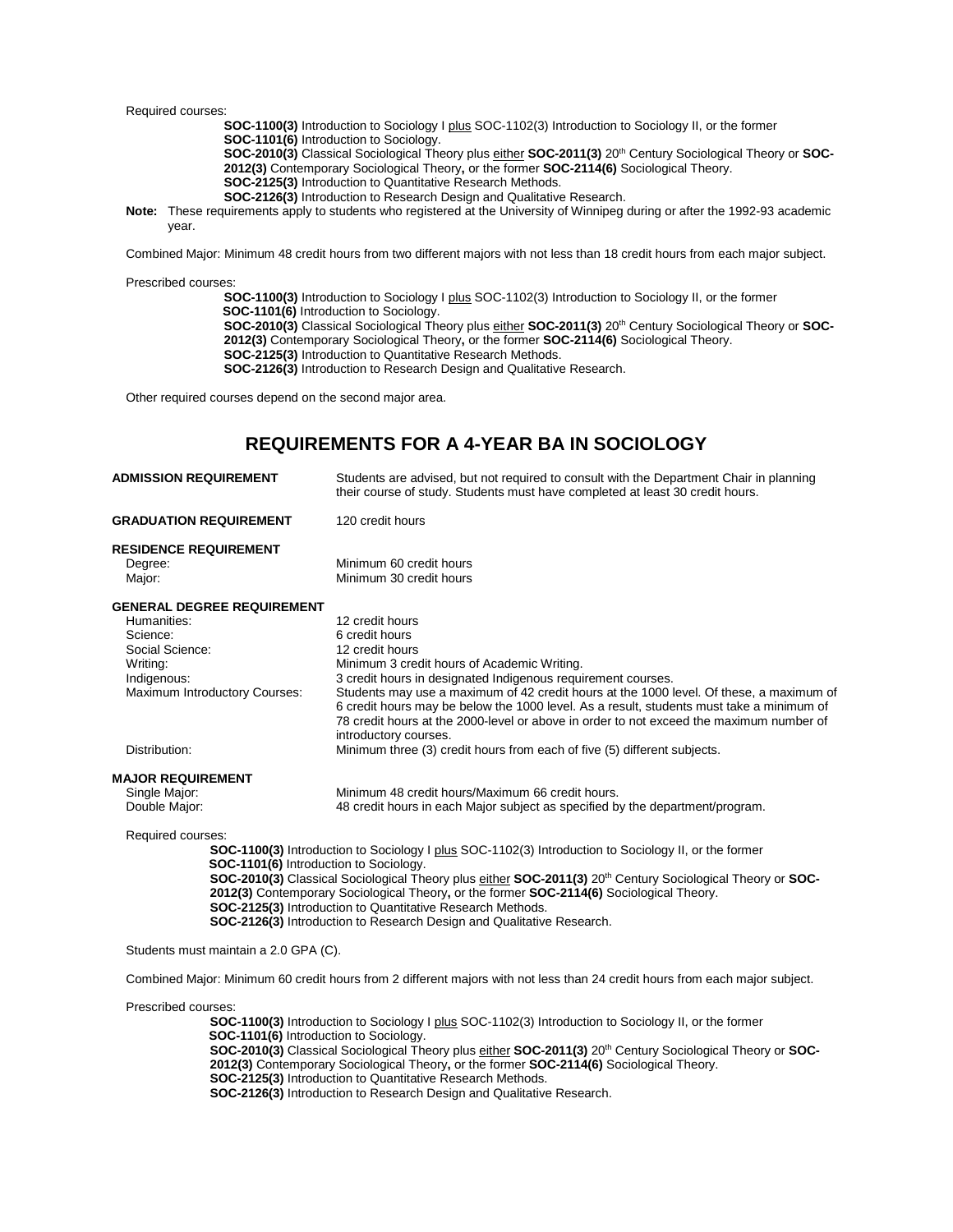## **REQUIREMENTS FOR AN HONOURS BA IN SOCIOLOGY**

#### **ADMISSION REQUIREMENT**

Entry into the program after completing a minimum of 30 credit hours.

Entry, continuing and graduation minimum GPA is 3.0 (B) in Honours Subject courses and 2.5 (C+) in non-Honours Subject courses.

The minimum 3.0 GPA (B) will be based on all attempts (including course repeats and failures) in Honours Subject courses. The minimum 2.5 GPA (C+) in all Non-Honours Subject courses will be calculated as for the general degree (i.e., F's are not included, and in the case of repeated courses, only the highest grade will be used).

| <b>GRADUATION REQUIREMENT</b>                                                                                                                                | Minimum 120 credit hours                                                                                                                                                                                                                                                                                                                                                                                                                                                                                                                                                                                                                                                                          |  |
|--------------------------------------------------------------------------------------------------------------------------------------------------------------|---------------------------------------------------------------------------------------------------------------------------------------------------------------------------------------------------------------------------------------------------------------------------------------------------------------------------------------------------------------------------------------------------------------------------------------------------------------------------------------------------------------------------------------------------------------------------------------------------------------------------------------------------------------------------------------------------|--|
| <b>RESIDENCE REQUIREMENT</b><br>Degree:<br>Honours:                                                                                                          | Minimum 60 credit hours<br>Minimum 30 credit hours, including a minimum of 18 credit hours at the upper level<br>(3000/4000) of which a minimum of 9 credit hours must be at the 4000 level.                                                                                                                                                                                                                                                                                                                                                                                                                                                                                                      |  |
| <b>GENERAL DEGREE REQUIREMENT</b><br>Humanities:<br>Science:<br>Social Science:<br>Writing:<br>Indigenous:<br>Maximum Introductory Courses:<br>Distribution: | 12 credit hours in Humanities<br>6 credit hours in Science<br>12 credit hours<br>Minimum 3 credit hours of Academic Writing.<br>3 credit hours in designated Indigenous requirement courses.<br>Students may use a maximum of 42 credit hours at the 1000 level. Of these, a maximum of<br>6 credit hours may be below the 1000 level. As a result, students must take a minimum of<br>78 credit hours at the 2000-level or above in order to not exceed the maximum number of<br>introductory courses.<br>Minimum three (3) credit hours from each of five (5) different subjects.                                                                                                               |  |
| <b>HONOURS REQUIREMENT</b><br>Single Honours:                                                                                                                | Minimum 54 credit hours/Maximum 78 credit hours in the Honours subject.<br>Minimum 30 credit hours in 4000-level Honours courses.                                                                                                                                                                                                                                                                                                                                                                                                                                                                                                                                                                 |  |
| Double Honours                                                                                                                                               | Minimum 36 credit hours in each Honours subject<br>Minimum 24 credit hours in 4000-level Honours courses in the Sociology component of the<br>double Honours. For the requirements of the other Honours subject, consult the department<br>involved.                                                                                                                                                                                                                                                                                                                                                                                                                                              |  |
| Required courses Single Honours:<br>Suggested Pattern of Study:<br>Year 1:<br>Year 2:                                                                        | SOC-1100(3) Introduction to Sociology I, or the former SOC-1101(6) Introduction to Sociology.<br>SOC-2010(3) Classical Sociological Theory plus either SOC-2011(3) 20 <sup>th</sup> Century Sociological Theory or SOC-<br>2012(3) Contemporary Sociological Theory, or the former SOC-2114(6) Sociological Theory.<br>SOC-2125(3) Introduction to Quantitative Research Methods.<br>SOC-2126(3) Introduction to Research Design and Qualitative Research.<br>SOC-4405(6) Honours Research Paper.<br>SOC-1100(3) Introduction to Sociology I, or the former SOC-1101(6) Introduction to Sociology.<br>SOC-2010(3) Classical Sociological Theory plus either SOC-2011(3) 20th Century Sociological |  |
| Year 3:<br>Year 4:                                                                                                                                           | Theory or SOC-2012(3) Contemporary Sociological Theory, or the former SOC-2114(6)<br>Sociological Theory. 6 additional credit hours at the 2000 or 3000 level in Sociology.<br>SOC-2125(3) Introduction to Quantitative Research Methods, SOC-2126(3) Introduction to<br>Research Design and Qualitative Research, 12 credit hours at the 4000 level in Sociology.<br>SOC-4405(6) Honours Research Paper, 12 additional credit hours at the 4000 level in Sociology.                                                                                                                                                                                                                              |  |
| Recommended:                                                                                                                                                 | Single Honours students are strongly advised to include <b>SOC-4401(6), SOC-4116(3)</b> and <b>SOC-</b><br>4126(3) in their Honours courses.                                                                                                                                                                                                                                                                                                                                                                                                                                                                                                                                                      |  |
| Double Honours:                                                                                                                                              | SOC-1100(3) Introduction to Sociology I, or the former SOC-1101(6) Introduction to Sociology.<br>SOC-2010(3) Classical Sociological Theory plus either SOC-2011(3) 20 <sup>th</sup> Century Sociological Theory or SOC-<br>2012(3) Contemporary Sociological Theory, or the former SOC-2114(6) Sociological Theory.<br><b>SOC-2125(3)</b> Introduction to Quantitative Research Methods.<br>SOC-2126(3) Introduction to Research Design and Qualitative Research.<br>SOC-4405(6) Honours Research Paper.                                                                                                                                                                                          |  |
| Suggested Pattern of Study:<br>Year 1:<br>Year 2:                                                                                                            | SOC-1100(3) Introduction to Sociology I, or the former SOC-1101(6) Introduction to Sociology.<br>SOC-2010(3) Classical Sociological Theory plus either SOC-2011(3) 20 <sup>th</sup> Century Sociological<br>Theory or SOC-2012(3) Contemporary Sociological Theory, or the former SOC-2114(6)<br>Sociological Theory. 6 additional credit hours at the 2000 or 3000 level in Sociology.                                                                                                                                                                                                                                                                                                           |  |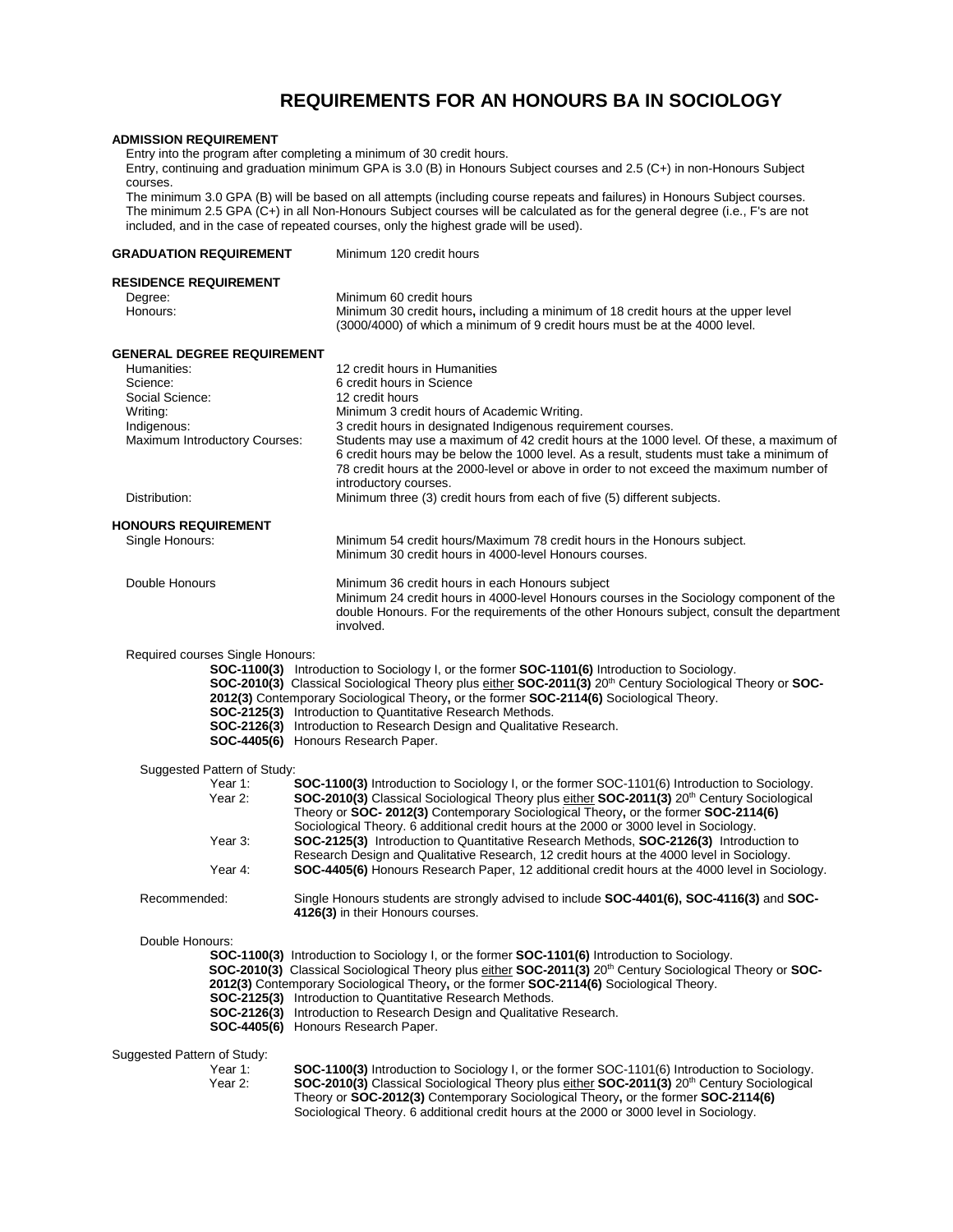| Year 3:      | SOC-2125(3) Introduction to Quantitative Research Methods, SOC-2126(3) Introduction to<br>Research Design and Qualitative Research, 12 credit hours at the 4000 level in Sociology.                                                                                                                                                                                                                                             |
|--------------|---------------------------------------------------------------------------------------------------------------------------------------------------------------------------------------------------------------------------------------------------------------------------------------------------------------------------------------------------------------------------------------------------------------------------------|
| Year 4:      | SOC-4405(6) Honours Research Paper, 12 additional credit hours at the 4000 level in Sociology.                                                                                                                                                                                                                                                                                                                                  |
| Recommended: | Double Honours students are strongly advised to include <b>SOC-2010(3)</b> Classical Sociological<br>Theory and SOC-2011(3) 20 <sup>th</sup> Century Sociological Theory or SOC-2010(3) Classical Sociological<br>Theory and SOC-2012(3) Contemporary Sociological Theory as preparation for SOC-4401(6)<br>Seminar in Sociological Theory and to include SOC-4401(6), SOC-4116(3) and SOC-4126(3) in<br>their honours courses. |

**Note:** 6 credit hours at the 4000 level may be taken in Year 2. Maximum 12 credit hours at the 4000 level may be taken as Tutorials, not including **SOC-4405(6)** Honours Research Paper.

## **RESEARCH METHODS CERTIFICATE**

Sociology offers an 18 hour *Research Methods Certification* to students who graduate with SOC-2125(3), SOC-2126(3), plus 12 other methods credits from the following: SOC-4116(3), SOC-4126(3) and SOC-4800(6). An average grade of B is required for the certificate.

## **REQUIREMENTS FOR A MINOR IN SOCIOLOGY**

| Degree:           | Students completing any undergraduate degree program are eligible to complete the Minor.                                                                                                                      |
|-------------------|---------------------------------------------------------------------------------------------------------------------------------------------------------------------------------------------------------------|
| Requirements:     | 18 credit hours, at least 12 credit hours of which are above the first-year level, and at least 12 credit                                                                                                     |
|                   | hours of which are taken at The University of Winnipeg.                                                                                                                                                       |
| Required courses: | 6 credit hours: the prerequisite is a grade of "C" or better in SOC-1100(3) Introduction to Sociology I<br>and SOC-1102(3) Introduction to Sociology II, or the former SOC-1101(6) Introduction to Sociology. |
|                   | 12 credit hours in Sociology courses at or above the 2000 level.                                                                                                                                              |
| Restriction:      | Students majoring in Sociology cannot also complete a minor in this area of study.                                                                                                                            |

## **GENERAL INFORMATION**

#### **Prerequisites**

**SOC-1100(3) Introduction to Sociology I, or the former SOC-1101(6) Introduction to Sociology** is a prerequisite for registration in all Sociology courses at the 2000 level and higher.

**SOC-2107(3)** Criminological Theory is a prerequisite for all other criminology courses.

#### **Course Offerings**

2000- and 3000-level courses may be lecture, seminar or laboratory format, or some combination of these, depending on the orientation of the Instructor and the course enrolment. Usually they are lecture format.

4000-level courses are designed to offer the opportunity for in-depth discussion and analysis of issues and ideas on topics in which the Department members have special interest and expertise. Although 4000-level courses assume some prior experience with the subject under study, previous work experience, a keen interest in the topic or merely a strong desire to gain valuable experience from participating in a small group setting may be enough to outweigh lack of previous course experience. Students must consult with the Sociology Honours Advisor to receive program approval.

**4000-Level Courses:** Minimum 3.0 GPA (B) in major courses. (Students lacking the requisite 3.0 GPA should consult the department concerned regarding eligibility to take 4000-level courses.) Permission of the Instructor is required for each 4000-level course.

## **COURSE LISTINGS**

The Sociology Department has organized its courses into six areas of study. These divisions are provided as guidelines to areas of study available for concentration. Students can move freely between the areas of study if they do not want to develop a concentration.

Students are advised to consult with Academic Advising in planning their course of study. Please refer to WebAdvisor or the Timetable available on the university website for courses to be offered in an upcoming term.

### **Area 1: CRIMINOLOGY & SOCIO-LEGAL STUDIES**

| SOC-1006(3) | Beginnings in Law & Criminology | SOC-3002(3) | <b>Comparative Genocide</b>        |
|-------------|---------------------------------|-------------|------------------------------------|
| SOC-2107(3) | Criminological Theory           | SOC-3003(3) | Gendercide                         |
| SOC-2108(3) | Sociology of Deviance           | SOC-3123(3) | Crime, Victimization, & Justice in |
| SOC-2119(6) | Sociology of Law                |             | <b>Aboriginal Communities</b>      |
| SOC-3201(3) | Sociology of Youth Justice      | SOC-3213(3) | White Collar & Corporate Crime     |
| SOC-3203(3) | Theories of Penality            | SOC-3223(3) | Green Criminology                  |